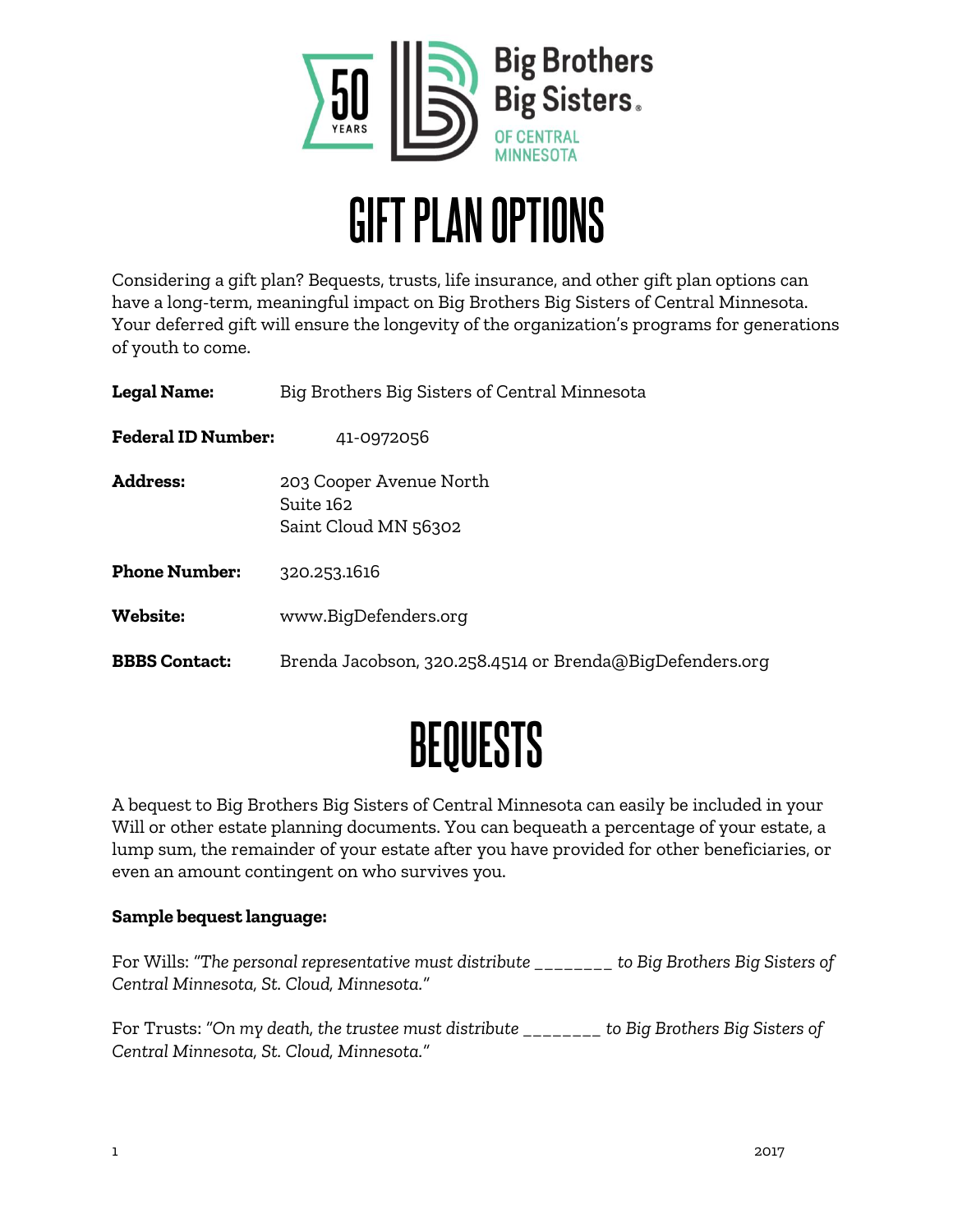

Your gift description may include any of the following:

- **A. General Bequest**  a specific dollar amount. Example: *The personal representative must distribute \$10,000 to Big Brothers Big Sisters of Central Minnesota, St. Cloud, Minnesota.*
- **B. Specific Bequest**  a specific item of property. Example: *The personal representative must distribute all [name of company] stock to Big Brothers Big Sisters of Central Minnesota, St. Cloud, Minnesota.*
- **C. Residual Bequest** a portion of the remainder of your estate after all of your debts have been paid and specific bequests given out. Example: *The personal representative must distribute 10% of my residuary estate to Big Brothers Big Sisters of Central Minnesota, St. Cloud, Minnesota.*
- **D. Contingent Bequest** a bequest that takes effect under certain conditions. Example: *If my spouse does not survive me, the personal representative must distribute [the described property] to Big Brothers Big Sisters of Central Minnesota, St. Cloud, Minnesota.*

You may want to include a purpose for the gift:

*"My gift is to be used for \_\_\_\_\_\_\_\_ ."*

This language might include:

- a. further the mission of the organization
- b. provide support for a specific population or program
- c. establish or add to a permanent endowment

Before adding specific restrictions to your gift, we recommend that you talk with the BBBS contact listed above to ensure that these restrictions will not prevent our organization from being able to accept the gift.

# **CHARITABLE TRUSTS**

Trusts provide extremely versatile options for increasing income, reducing tax burdens, and making a meaningful gift to Big Brothers Big Sisters of Central Minnesota. Your professional tax advisor or attorney can help you choose the type of charitable trust that will meet your income and tax needs.

#### **Charitable Remainder Trusts**

*Charitable Remainder Trusts* allow you or your beneficiaries to earn income on your investments for many years. When you create a Charitable Remainder Trust, you receive a